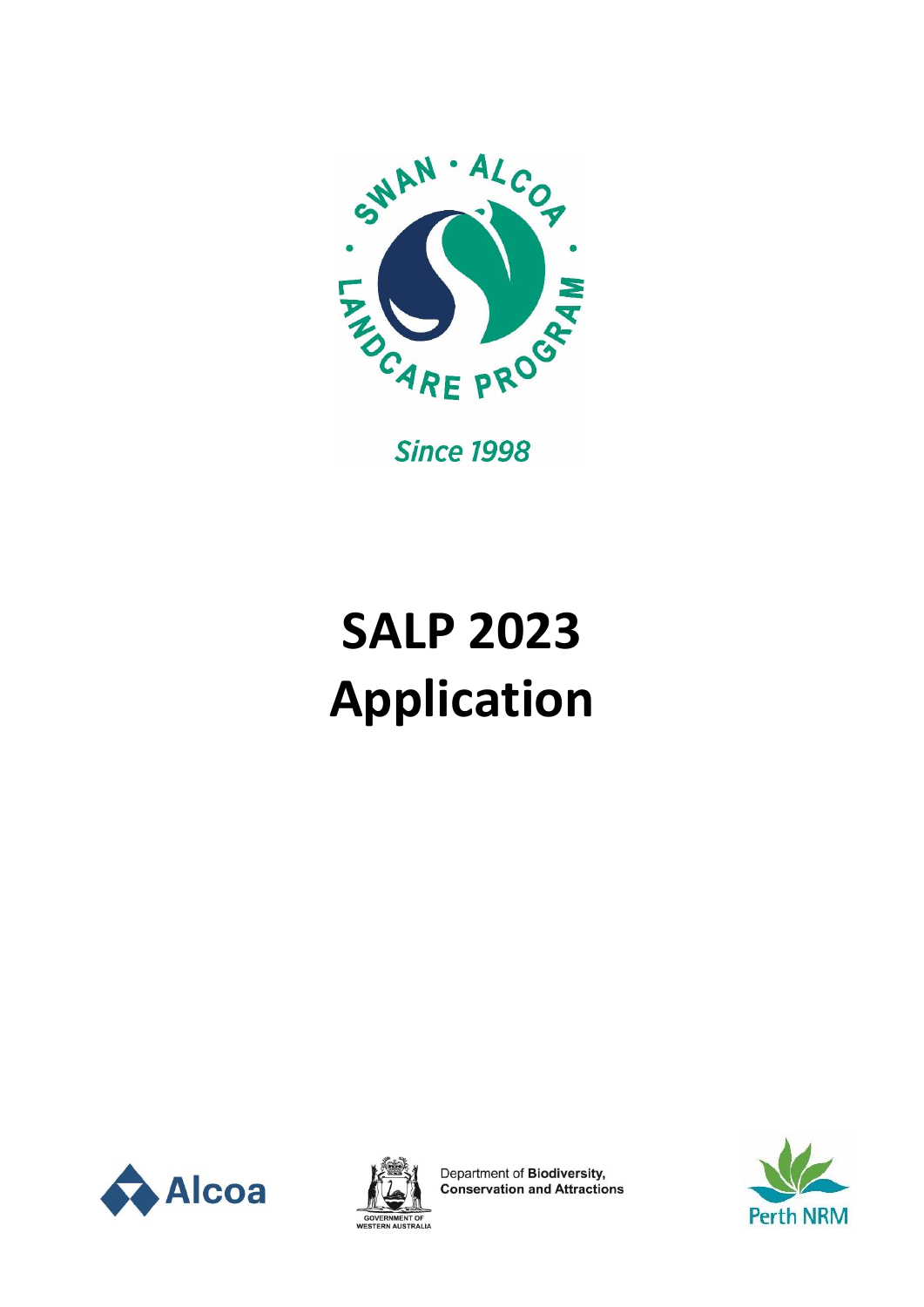

#### **Application Information**

Please ensure you thoroughly review the *Funding Guidelines* prior to submitting a grant application. It contains important information about the eligibility of applicants and projects.

Applications must be submitted by **6pm Friday 29th April 2022**.

**It is preferred that you submit your application through the [online application form.](https://perthnrm.formstack.com/forms/salp_2023)**

This alternative application form reflects the content of the on-line application for the Swan Alcoa Landcare Program (SALP) Grants. If you use this form you can provide the completed application and all your attachments via email to [melinda.mcandrew@perthnrm.com](mailto:melinda.mcandrew@perthnrm.com) or:

By Hand to: Suite 3, 11 Brodie-Hall Drive Bentley, WA, 6102 By Post to: PO Box 1132 BENTLEY DC 6983

If you need any assistance, please contact the SALP Manager Melinda McAndrew on 9374 3333 or email [melinda.mcandrew@perthnrm.com.](mailto:melinda.mcandrew@perthnrm.com)

#### **The Application Layout**

Through the application there are some colour coded instructions to help ensure you don't miss any additional information needed:

- Where you need to download a template to fill in, they are **highlighted with yellow shading**
- Where you need to prepare attachments, they are **highlighted in RED TEXT**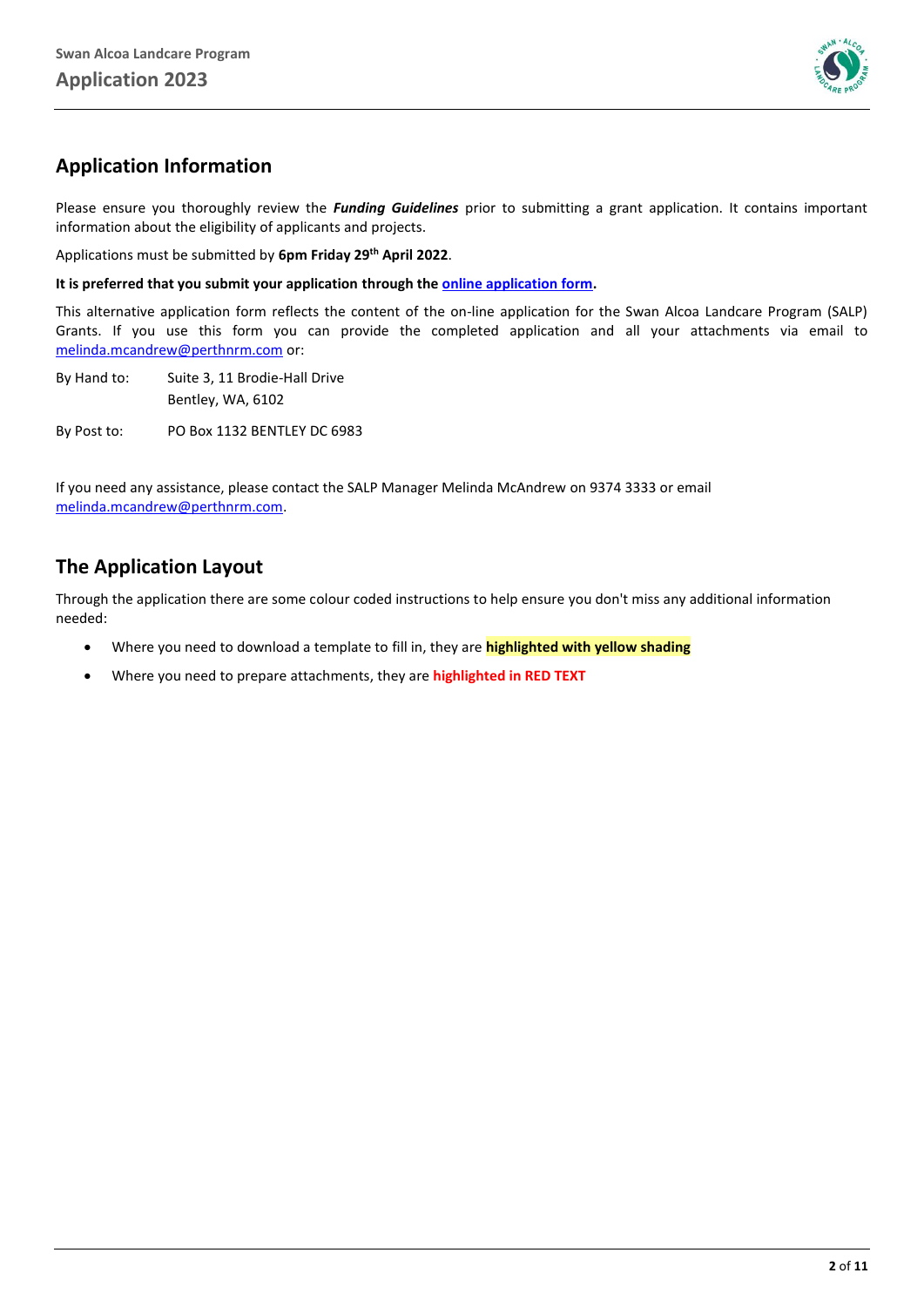

# **1. APPLICANT DETAILS**

*The Applicant is the lead group or organisation responsible for applying for the project grant and completing the project.*

| Name of Applicant<br>(Organisation Name): |                    |                                  |  |
|-------------------------------------------|--------------------|----------------------------------|--|
| <b>Contact Person:</b>                    | Position in Group: |                                  |  |
| Email Address:                            |                    |                                  |  |
| <b>Primary Contact Number:</b>            |                    | <b>Secondary Contact Number:</b> |  |
| <b>Contact Mailing Address:</b>           |                    |                                  |  |
|                                           | Postcode:          |                                  |  |

#### **What Entity Type is your group?**

- ☐ Local Government Authority
- ☐ LCDC
- $\Box$  Other (detail below)

#### **Does your group have an ABN?**

| $\Box$ Yes – provide ABN: |  |
|---------------------------|--|
|                           |  |

|  |  |  |  |  | $\Box$ No – you will need a sponsor |
|--|--|--|--|--|-------------------------------------|
|--|--|--|--|--|-------------------------------------|

#### **Does your group have a bank account? Is your group registered for GST?**

 $□$  Yes  $□$  Yes

 $\Box$  No – you will need a sponsor

#### **Will your group be using a Sponsor for this Application?**

*You will need a sponsor if you do not have an ABN or a Group Bank Account. You can also choose to use a sponsor. See Section 3.1 of The Guidelines.*

☐ No

- $\Box$  YES We will be using a Sponsor
- $\Box$  NO We will not use a Sponsor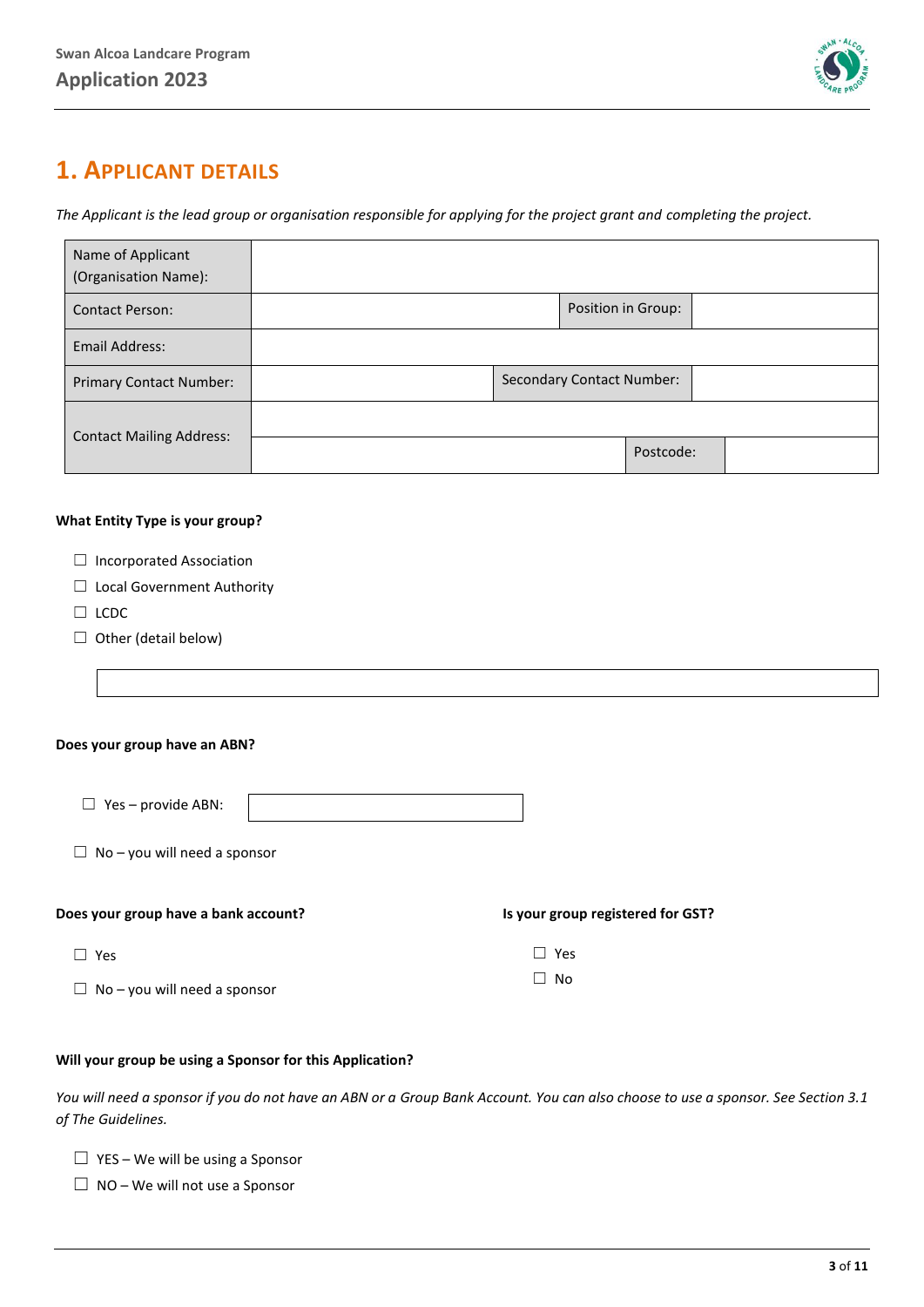

# **1A. SPONSOR DETAILS**

*If you are not using a sponsor (and have provided your details above), leave this section blank.* 

| Sponsor's Name<br>(Organisation Name): |                                  |  |
|----------------------------------------|----------------------------------|--|
| Sponsor's Contact Person:              |                                  |  |
| Email Address:                         |                                  |  |
| <b>Primary Contact Number:</b>         | <b>Secondary Contact Number:</b> |  |
| <b>Contact Mailing Address:</b>        |                                  |  |
|                                        | Postcode:                        |  |

#### **Is your Sponsor Incorporated? Is your Sponsor Registered for GST?**

☐ YES - Incorporated Association ☐ Yes

☐ No – Unincorporated ☐ No

#### **Sponsor's ABN:**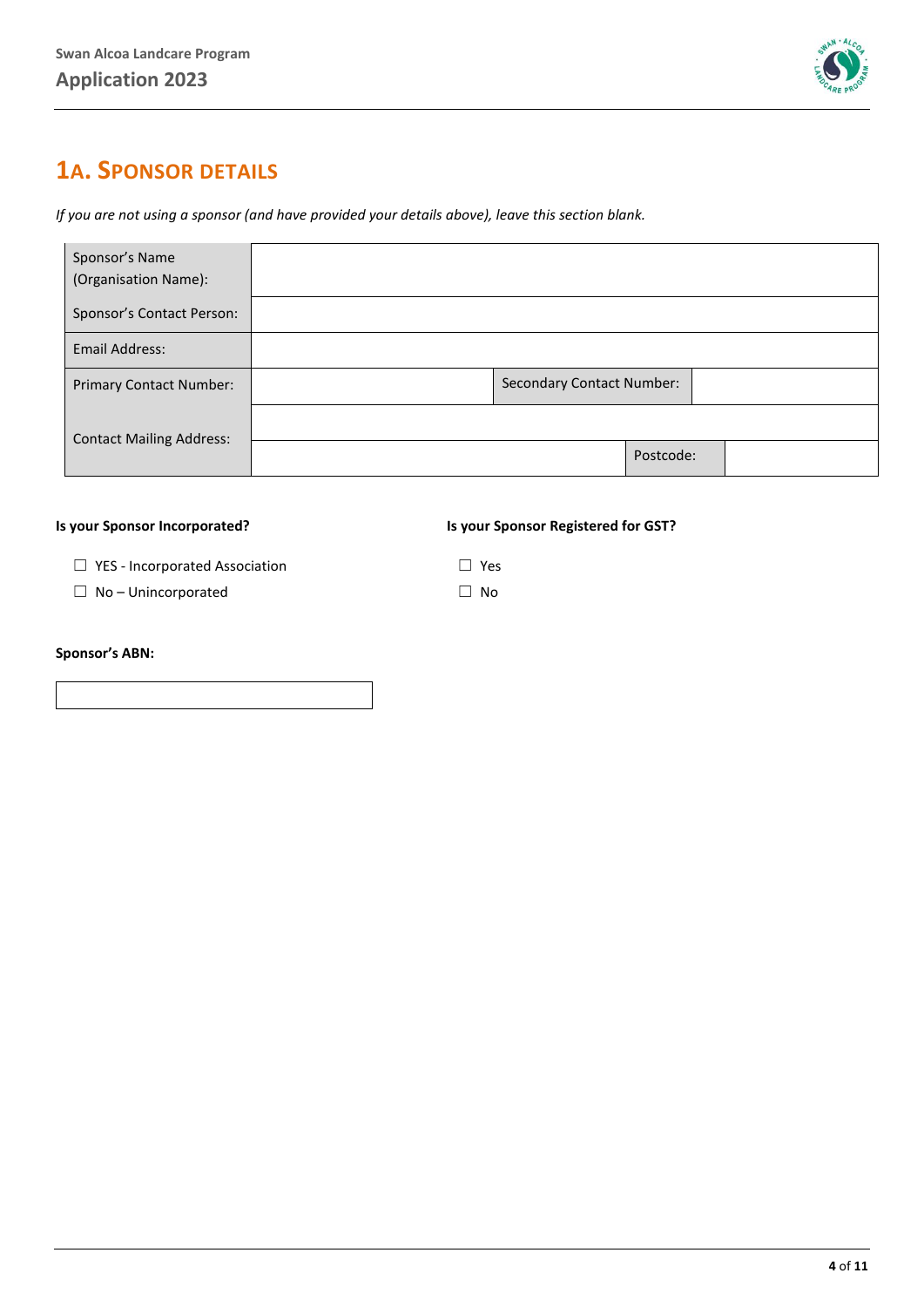

# **2. PROJECT DETAILS**

#### **2.1 TITLE**

Give the project a succinct name (max 12 words)

#### **2.2. SUMMARY**

Provide a summary of the project. This snapshot will be used in publicity about SALP Projects (max 90 words)

#### **2.3. DESCRIPTION**

Provide a detailed explanation of the project that describes specific assets or threats that are being addressed, the proposed activities that you intend to undertake and any relevant previous works

#### **2.4. AIMS AND OUTCOMES**

Describe the aim(s) of the project and what you expect the environmental outcomes of the project to be. What do you hope to achieve with this project?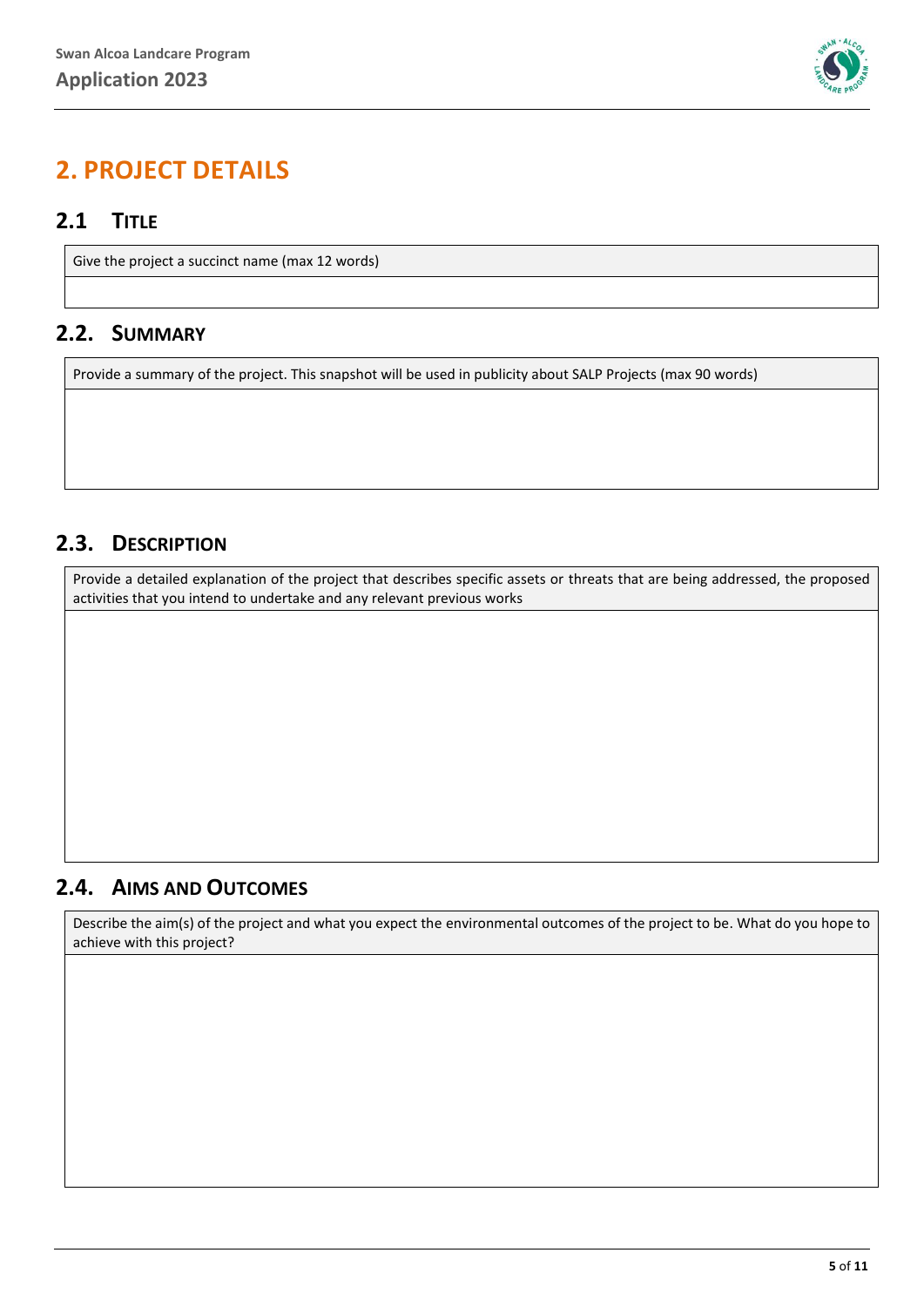

#### **2.5. METHODOLOGY**

Describe the methodology of the project to demonstrate technical soundness and well established, proven restoration practices

#### **2.6. MONITORING**

How will you monitor and evaluate the success of your project? What indicators will be used to measure that outcomes have been successfully achieved?

# **3. PROJECT SITES AND MAPS**

#### **3.1 SITE INFORMATION**

**Provide details of each individual site included in your project on the Site Description Template** (available on the Perth NRM website).

Complete and attach the template, mark it **ATTACHMENT 1 - Site Description Template**

### **3.2. MAPS**

**Provide maps of your project site(s).** *Refer to Section 7.17 of the Guidelines for further information on map requirements.*

Mark them as **ATTACHMENT 2 – Maps** (if more than one map, reference maps as 2a, 2b etc.)

### **3.3. LAND MANAGER CONSENT**

**Provide evidence that you have the consent of the Land Manager** to undertake the planned work on all project sites

*This may be in the form of a Landowner Permission Form or a letter of support and could also include details of contributions to your project and commitment to future maintenance if applicable.*

Mark letter(s) from the Land owner/ Land Manager as **ATTACHMENT 3 – Land Manager Consent**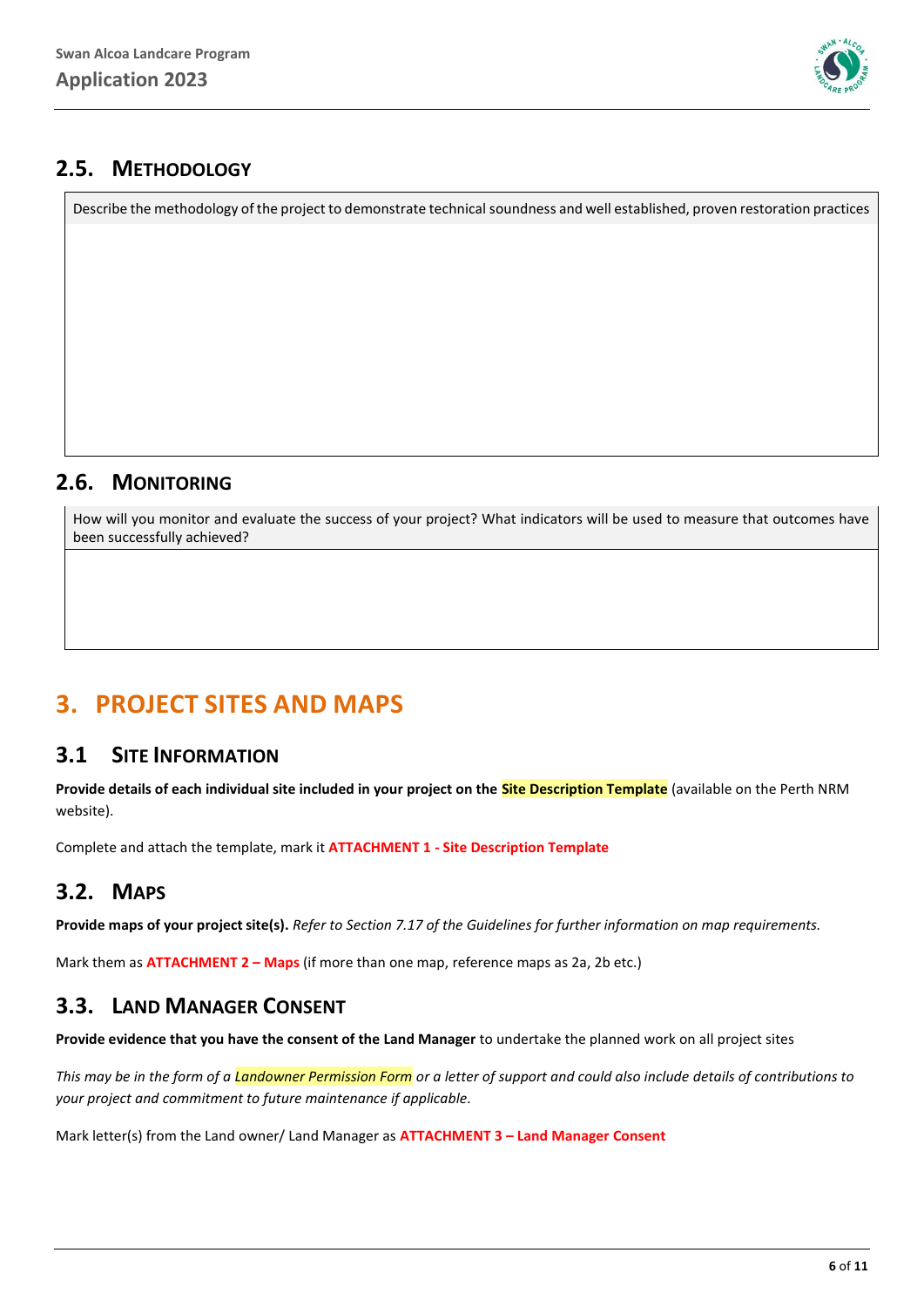

# **4. ALIGNMENT WITH OTHER STRATEGIES, PLANS, PROJECTS AND NATURAL ASSETS**

#### **4.1 ALIGNMENT WITH OTHER STRATEGIES OR PLANS**

Describe how the project aligns to other strategies and plans*(provide the name and section/s of the strategy or plan that aligns)*

#### **4.2. LINKAGES WITH ECOLOGICAL CORRIDORS, NATURAL ASSETS AND OTHER PROJECTS**

Describe how the project links with or forms part of an ecological corridor, and or neighbouring project(s), and or natural asset(s). *(Provide the names and details of relevant projects or natural assets)*

# **5. ABORIGINAL HERITAGE INQUIRY AND CONSULTATION**

*It is important to establish (or have previously established) if there are any areas of Aboriginal cultural significance on your proposed site/s.*

*Refer to section 7.13 of the Guidelines for instructions on how to go about making an inquiry through the Department of Aboriginal Affairs and/or their Aboriginal Heritage Information System (AHIS).*

*Once you have made inquiries about all project sites, answer the questions in this section*

#### **ABORIGINAL HERITAGE INQUIRY AND CONSULTATION**

**Are any of the proposed project sites also sites of significance?**

 $\square$  YES  $\square$  NO

If yes, provide the site names (use the same project site name/s provided in your Site Description Template)

**Has any consultation taken place regarding any sites of significance identified?**

 $\square$  YES  $\square$  NO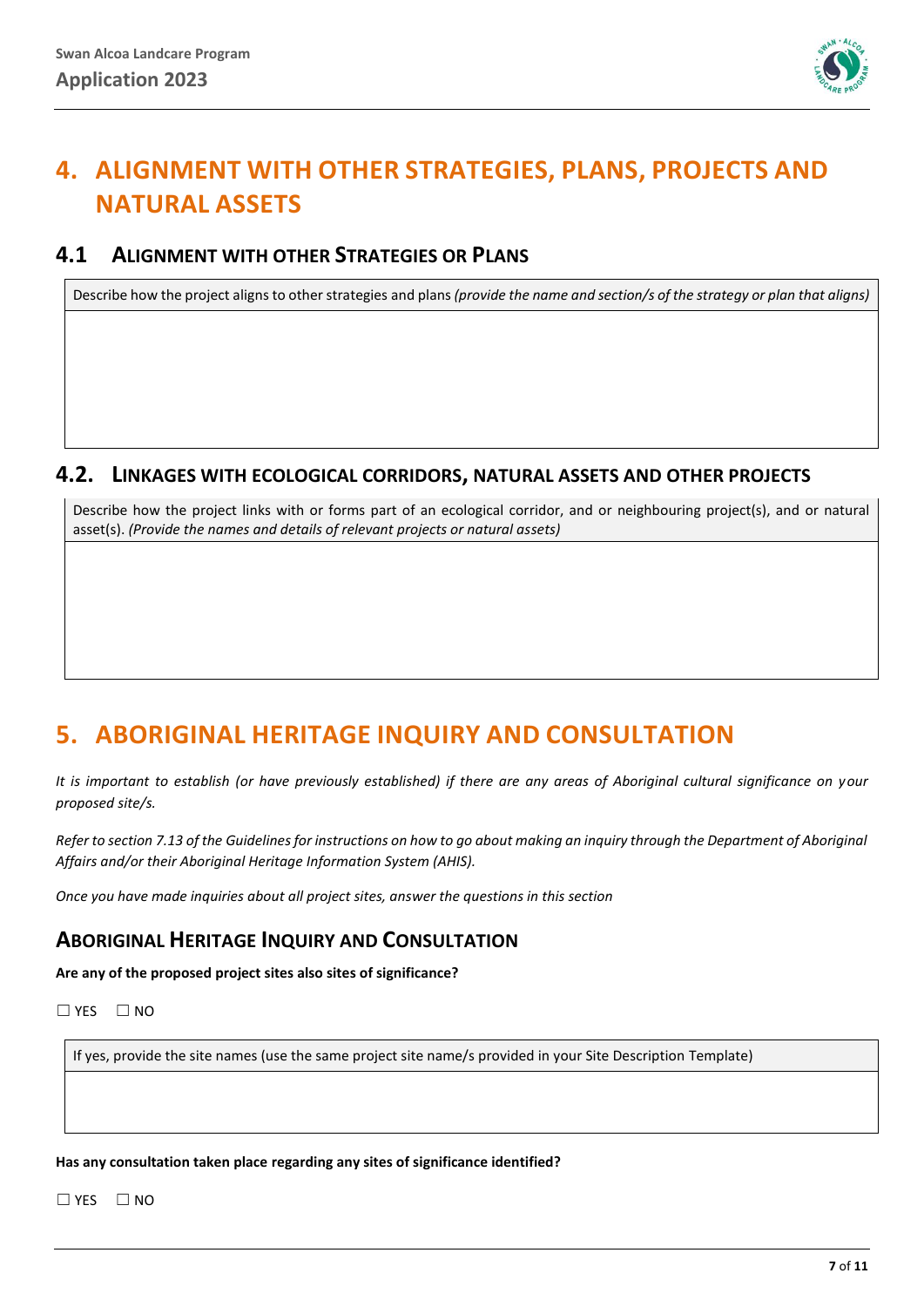

If yes, provide details of the consultation. Include who you consulted with and what the outcomes were

Attach any written evidence of consultation, mark it **ATTACHMENT 4 - Consultation**

# **6. DECLARATION OF INTEREST**

A conflict of interest arises when private interests could, or could be perceived, to impinge on a person's ability to act in the best interests of this project.

You are required to manage and declare conflicts of interest by providing a clear statement of intent with this application.

A declaration is required in the following circumstances (but is not limited to these circumstances) in regard to those involved in the delivery of the project:

- They are either contractors being paid from grant funds or whom employment is dependent on the grant
- They are members or work for members of the assessment panel
- The proposed projects are being undertaken on or near their property
- They or their family members work for the funding bodies

#### **6.1 DECLARATION**

Outline any declarations of interest or perceived interest (if applicable)

OR Attach a Declaration of Interest (if applicable), mark it **ATTACHMENT 5 – Declaration of Interest**

## **7. FUNDING**

#### **7.1. PROJECT BUDGET**

**Provide a budget for your project** through downloading and completing the Budget sheets as instructed on the Budget Template.

Attach the completed Budget Template, mark it **ATTACHMENT 6 – Budget Template**

### **7.2. QUOTES**

**Provide evidence of quotes** for relevant items on your Budget Template.

Mark quotes **ATTACHMENT 7 – Quote** (if more than one quote, reference quotes as 7a, 7b etc.)

**Provide justification for Sole Supplier Status if applicable** *(see Section 9.2 of the Funding Guidelines)*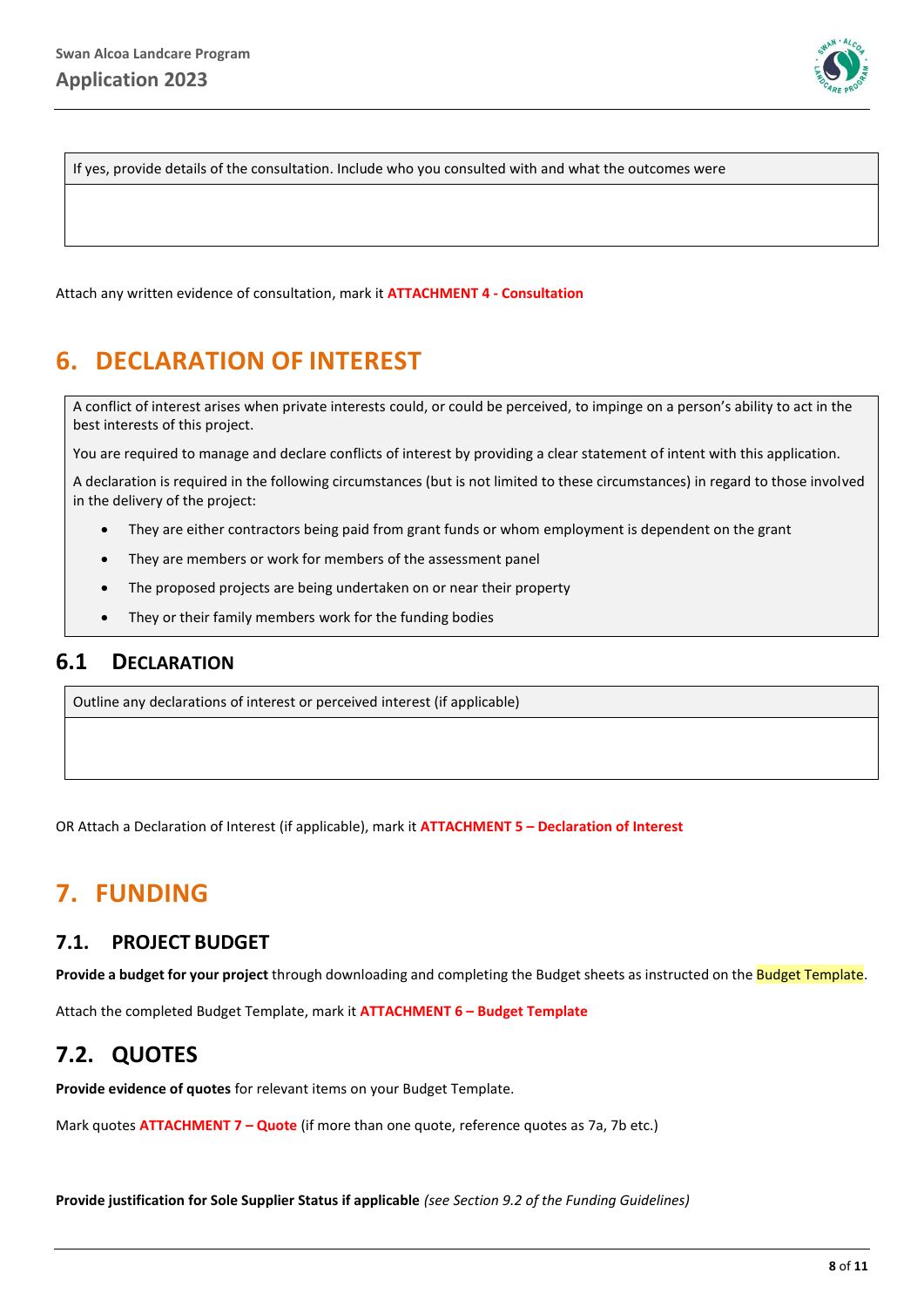

| Name of Supplier/Contractor: |  |
|------------------------------|--|
|                              |  |

#### **7.3. WRITTEN CONFIRMATION FROM PARTNERS**

**Provide written confirmation of the contributions to your project from each of the partners and co-investors.** *(If contribution information is covered in a letter of support attached in section 3.4, please don't reattach the same letter)*

Attach the written confirmation, mark it **ATTACHMENT 8 – Partners**

If applicable, detail any additional information about contributors to the project

# **8. PROJECT MAINTENANCE**

**Will your project require ongoing maintenance?**

 $\square$  YES  $\square$  NO

If yes, what maintenance will be required?

How will this project be maintained in the future and what arrangements have been made with land owners/ land managers?

**Provide written evidence of the Land Managers/Owners commitment to the site(s).** *If this information has been provided within documents relating to land Manager consent (Attachment 3) then ignore this step.*

Mark it **ATTACHMENT 9 – Land Manager Maintenance**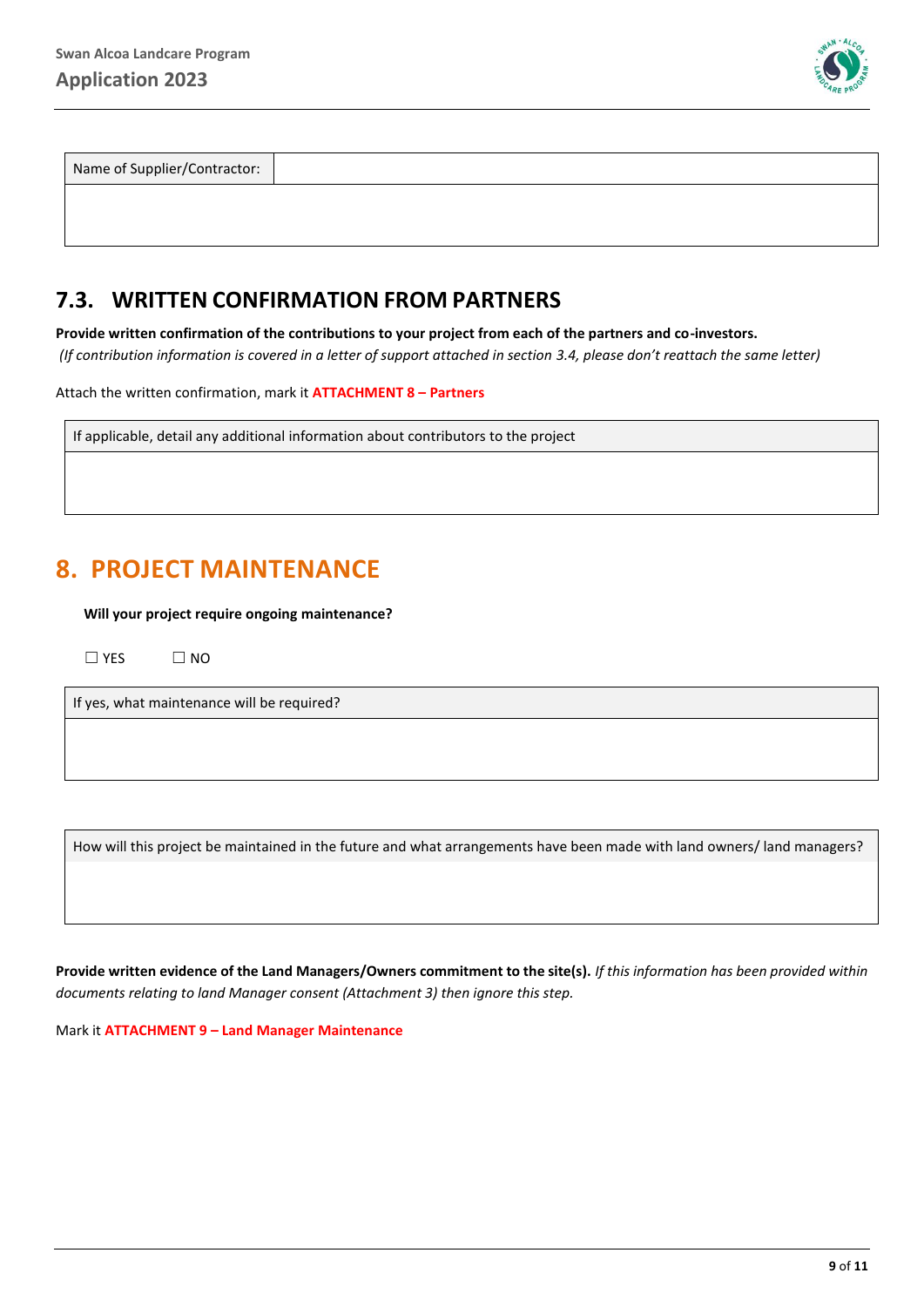

# **9. ADDITIONAL SUPPORTING INFORMATION**

*If there are any other sources of information that you believe are relevant and support your application, list them below and attach them to your application.* 

*Photos really help the assessors understand your project challenges and site uniqueness.*

Mark any other documents as **ATTACHMENT 10 - Reference as required** (If multiple attachments reference in sequence, 10a, 10b etc)

List any additional sources of information and what you have attached

# **10. DECLARATION BY APPLICANT**

**Proponents are required to complete a declaration regarding their application.** 

I, the authorised person (as the applicant or as authorised representative on behalf of the applicant) agree:

- All parties identified in the application have agreed to include their details in it
- I have read and understood the requirements in the Funding Guidelines
- I have or will obtain the necessary permits and/or support to undertake this project
- The information provided in the Application is complete and correct

| Title (eg Mr, Mrs, Ms):   | Full Name: |         |  |
|---------------------------|------------|---------|--|
| Position:                 |            |         |  |
| <b>Organisation Name:</b> |            |         |  |
| Email Address:            |            |         |  |
| Phone:                    |            | Mobile: |  |
| Signature:                |            |         |  |